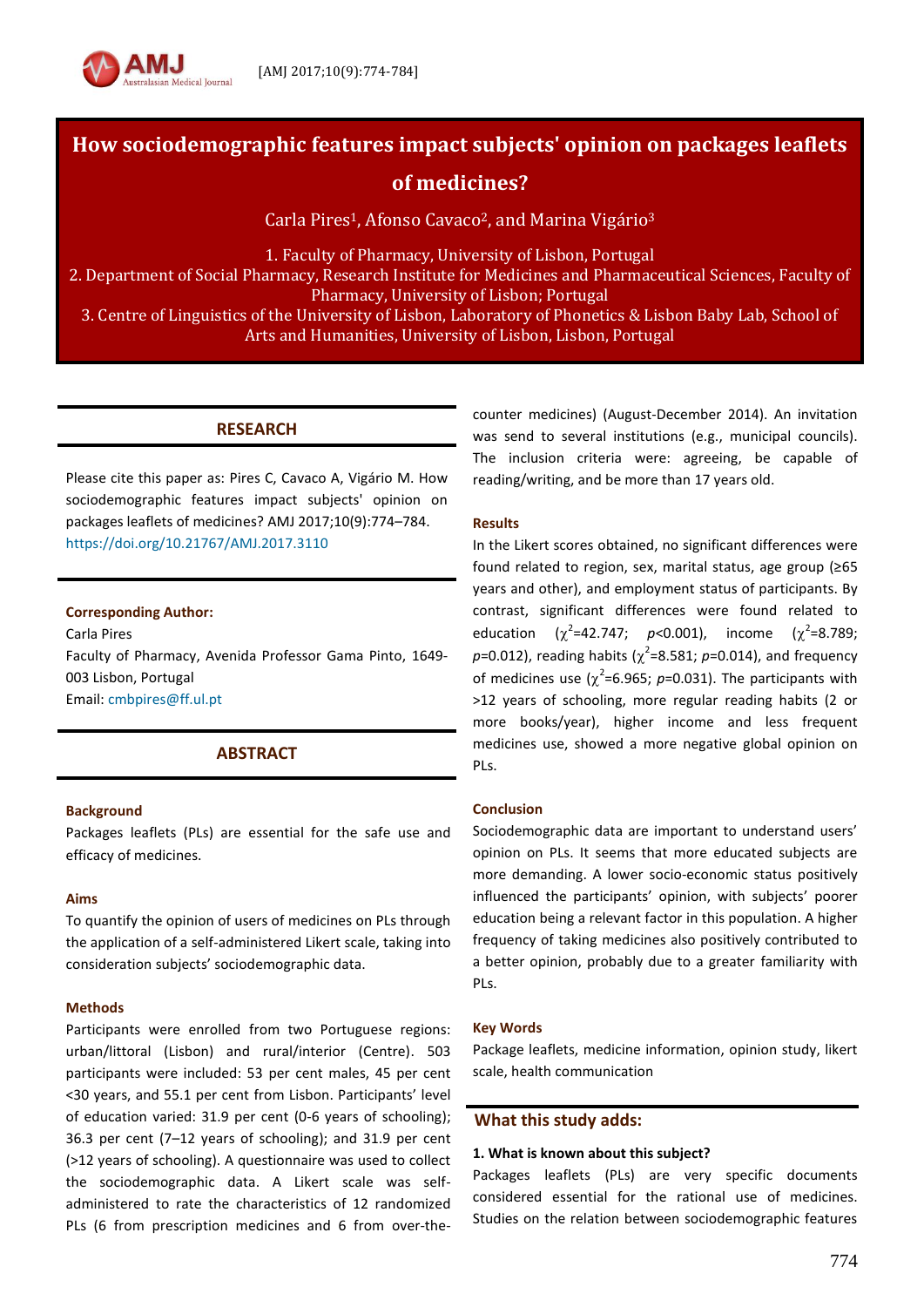

and subjects' opinion on PLs are limited.

### **2. What new information is offered in this study?**

Sociodemographic data revealed important implications for understanding users' opinion on PLs, which may contribute to better design these health materials.

## **3. What are the implications for research, policy, or practice?**

Participants from different economic and educational backgrounds should be involved in the evaluation and development of PLs, since their perceptions on PLs may be discrepant.

## **Background**

In the European Union, packages leaflets of medicines (PLs) are obligatory dispensed with all medicines and are organized in six sections:

- What X (X=medicine name) is and what is used for;
- What you need to know before you <take> <use> X;
- How to <take> <use> X;
- Possible side effects of X;
- How to store X;
- Contents of the pack and other information. $1,2$

In addition, Norway, Iceland and Lichtenstein use the same QRD (Quality Review Document) template as they are part of the European Economic Area (EEA). However, other European countries use different templates. This applies for example to Switzerland, Russia, and Ukraine. PLs present a similar structure in the European Union, United States, and Australia, comprising few sections in the first case.<sup>3</sup> These documents are frequently consulted by patients and are important sources of health information for patients, together with the consultation of health professionals, internet search or traditional news media and advertisings on health issues.<sup>4-6</sup>

This type of information targeting medication consumers is relevant for the safe and effective use of medicines, since it contributes to increase patients' knowledge.<sup>7</sup> These documents may positively modify users' behaviors (e.g., to correctly take the medicines or to assure the therapeutic adhesion), and consequently improve health outcomes. In general, patients consider the written information on medicines useful.<sup>7-9</sup> By contrast, health professionals (general practitioners, community and hospital pharmacists) tend to believe that these documents may promote patients' anxiety, are not useful information-sharing tools, and are in general low-quality material, which need to be improved or tailored in accordance to the patients' needs. $6,10$ 

Besides increasing patients' knowledge, providing information about medicines, such as PLs may also promote users' satisfaction.<sup>7,11</sup> There are also studies supporting the development of consumer-tailored information delivery, regarding the differences in the individuals' preferences concerning these documents. $6,12,13$  The involvement of patients and potential users of medicines in the development of PLs is also recommended in order to avoid design and comprehension issues, and to reduce the occurrence of possible health inequalities between more and less educated subjects.<sup>14-17</sup>

Sociodemographic features, such as education and literacy are determinant factors on subjects' comprehension of PLs, with less literate subjects usually performing worse than more literate participants in tasks requiring the understanding of the information in  $PLs.16,18,19}$  Also, sociodemographic features seem to be related to users' perceptions on the usefulness of PLs, as well as preferences in terms of readability characteristics.<sup>20,21</sup> For instance, users' perceived usefulness of medicine information may be influenced by age and number of medications taken; and subjects' preferences on PLs' design may also vary according to age, gender, and level of education.<sup>21</sup> Importantly, studies on the readability of PLs are still limited.<sup>7,21-25</sup>

Among the characteristics that may have an impact in PLs' readability are text formatting and design features choices, including font size and type, the layout of sections' titles, color of the text, line spacing, as well as linguistic properties, namely the length of sentences, the comprehensibility of the medical terms and clarity of the text.<sup>18,22-27</sup> Sociodemographic features may also influence subjects' opinion on PLs, including health literacy.21,28-30 Bearing this in mind, a self-administered Likert scale was applied to study the role played by a number of major sociodemographic features in subjects' opinions on aspects of the presentation of the information in PLs.

## **Method**

### **Sample frame**

This study is part of a larger research,<sup>18</sup> which was carried out in two Portuguese regions: one urban/littoral (Lisbon and Tagus Valley) and the other rural/interior (Centro), between August and December 2014. Besides the application of the self-administered Likert scale here applied (Appendix 1), diverse literacy measures were quantified/collected in this larger investigation (e.g., performance of calculus tasks or the quantification of the reading or writing habits).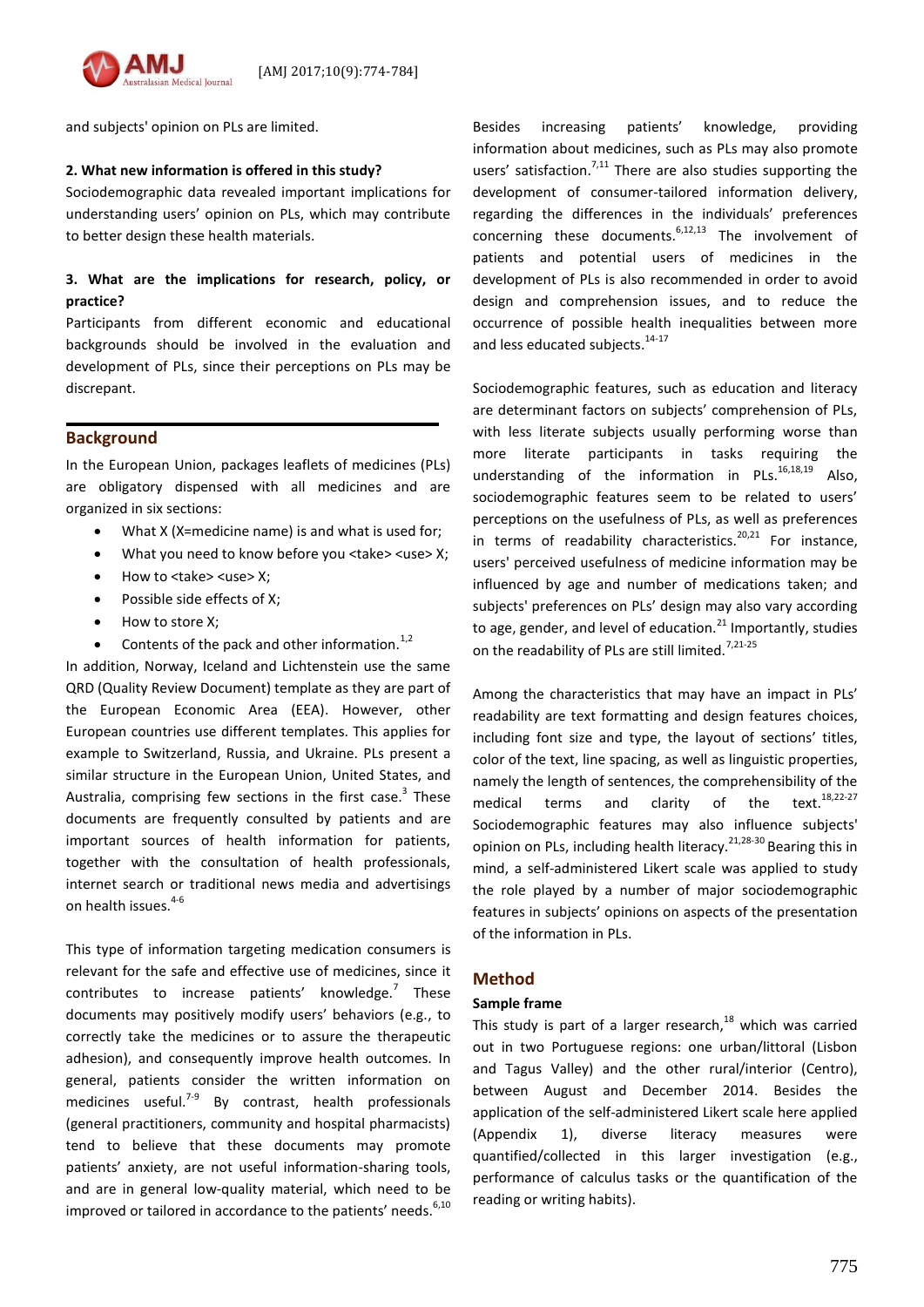The detailed characterization of the participants and the description on how they were recruited may be consulted in the additional study, <sup>18</sup> since the participants are the same in both studies.

### **Inclusion criteria**

Included subjects had to agree to participate, be capable of reading and writing, and be at least 18 years old; the legal adult age in Portugal.

# **Rational for distributing the participants per three education groups**

Overall, the participants were balanced distributed by the three education groups (low, medium, and high education), as follows: 31.9 per cent (0-6 years of schooling); 36.3 per cent (7-12 years of schooling); and 31.9 per cent (>12 years of schooling). The expression "0-6 years of schooling," was used because one participant mentioned not having completed the first year of schooling, but was able to read and write.

These three educational categories were motivated by Portuguese education reforms in the last decades. Obligatory education corresponded to six years after 1984, nine years after 1986, and 12 years after 2009<sup>1</sup>. Using this stratification allows to include representatives from all education strata of the Portuguese population.

Another reason for using these three education groups was that in the larger study, $^{18}$  participants' years of education per strata and the reading habits were found, respectively, to be strongly and moderately related to subjects' knowledge about the content of the tested PLs, unlike the other evaluated Literacy tasks. Importantly, the positive relation between subjects' education and literacy is widely reported in various studies.<sup>18,31</sup>

### **Recruitment**

 $\overline{a}$ 

First, an email invitation was sent to several public and private institutions (e.g., municipal councils, parish centers, firefighters headquarters). Then, these institutions were contacted to confirm their willingness in collaborating in this research and to book one day to accomplish the data collection. Finally, the subjects who accepted to participate were instructed to complete a set of questionnaires.

## **Sample size: Krejcie & Morgan formula**

Overall, 503 participants were conveniently selected: 53 per cent males, 45 per cent with less than 30 years old, and 55.1 per cent from Lisbon. This number of participants was calculated based on the *Krejcie & Morgan* formula.<sup>32</sup> The application of this formula estimates 384 participants for a Z value of 1.96 (95 per cent confidence level) and 5 per cent margin of error. An extra number of participants were included to compensate for possible drop outs and minimizing the margin of error.<sup>18</sup>

### **Administration methods**

The materials were self-administered to groups of participants, after receiving clear instructions. One researcher supervised these tasks. Specifically, this researcher was instructed to (i) give a brief explanation about the Likert scale before the participants begun to respond and (ii) clarify any participants' doubts about the meaning of the sentences of the Likert scale during the test, which only occurred in less than 1 per cent of the cases. All data were anonymous and confidential.

## **Self-completed questionnaire**

The self-completed questionnaire to collect sociodemographic data is given in Appendix 2. There was no time limit to filling out the questionnaire. Specifically, the correlation of reading habits with subjects' satisfaction was not evaluated in the present study, since this variable was not explanatory of subjects' knowledge on the tested PLs in a univariate logistic model. $^{18}$ 

## **Socio-demographic variables: categorization**

All socio-demographic variables were classified or categorized as qualitative variables (e.g., male=0, female=1; urban=0, rural=1 or 0-6 years of schooling=0, 7-12 years of schooling=1 and >12 years of schooling=2).

## **Self-administered Likert scale**

We have decided to only carry out a general evaluation of the PLs, since (i) long scales may be not suitable, especially for lay participants<sup>33,34</sup> and (ii) there is great variability between the content of different PLs.<sup>5,7,17,22</sup> Also, we have specifically decided to evaluate the description of adverse drug reactions in the PLs, because the information on adverse drug reactions is one of the main reasons why subjects decide not to take a medicine.  $35,36$ 

The topics proposed in the specialized literature to ensure the quality of health information for patients, have been taken into consideration in the development of this Likert tool. Moreover, simple plain language was used to ensure the comprehensibility of the tool by participants with varying instruction backgrounds, including lay people. This

<sup>&</sup>lt;sup>1</sup> Decree of Law n. <sup>o</sup> 301/1984; Law n. <sup>o</sup> 46/1986 and 85/2009.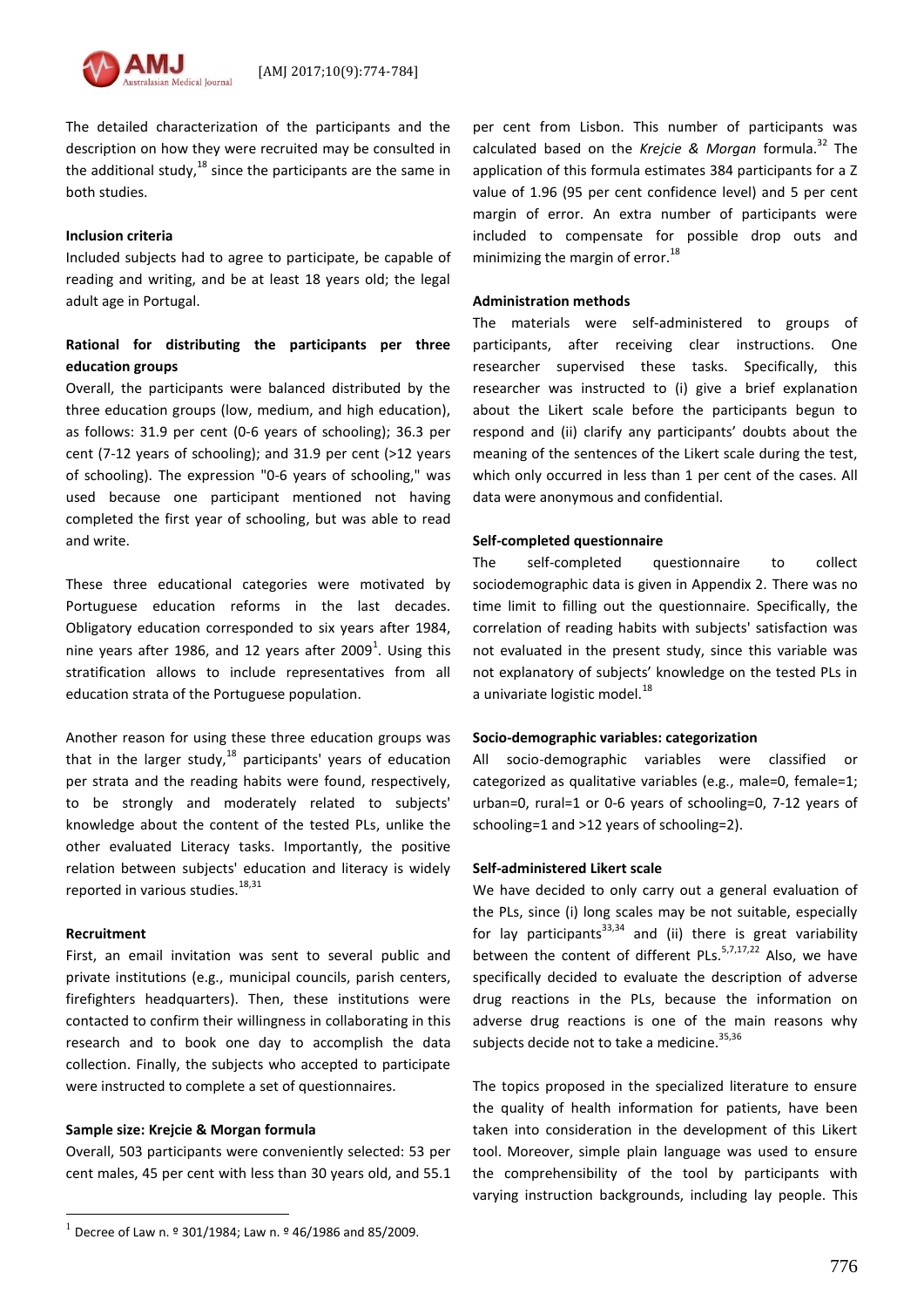

scale was pre-tested in a previous study, and the present version shows some optimizations (Appendix 1).  $33,34$ 

# **Administration of the self-administered Likert scale**

The self-administered Likert scale was distributed together with one tested PL. Participants were required to rate the design, readability, intelligibility, and typographic characteristics of the PLs using the 5-points Likert scale (1- Strongly disagree; 2-Disagree, 3-Neutral, 4-Agree, and 5- Strongly agree) (Appendix 1).

In order not to put pressure on the participants, the task was not time-limited, although subjects were instructed to complete the self-administered scale as soon as possible.

# **Likert scale: global score**

The calculation of the global scores were based on the sum of the values (1-Strongly disagree to 5-Strongly agree) attributed by each participant to the 15 items of the Likert scale. Thus, the maximum total score of the scale is 75 points (100 per cent) (15\*5=75 points).

# **Likert scale: categorization of the global score**

The scores of the scale were stratified in three groups: low (0 per cent to <50 per cent), medium (50 per cent to <75 per cent), and high (≥75 per cent). Thus, the inputs to the statistical tests were respectively, classified as 0, 1 and 2 in the non-parametric tests of the SPSS.

Scores were distinguished between positive and negative (higher/lower than 50 per cent) to increase the study precision. The scores higher than 75 per cent were based on the traditional cut-off of the usability tests.<sup>15,37</sup> Usability testing usually applies a cut-off of 70-80 per cent to distinguish between improper or proper usability, respectively.<sup>37</sup> For instance, the European Readability guideline of PLs establishes a cut-off of 80 per cent to decide if the PLs are/are not readble.<sup>15</sup> We have specifically decided to apply a slightly lower cut off value (75 per cent) because in most of the cases the global score of the Likert scale was lower than 80 per cent (Table 1).

It is important to point out that accurate results are expected, since many participants were enrolled (n=503). Unfortunately, usability studies enrolling a limited number of participants only detected a part of the problems.<sup>37,38</sup>

# **Evaluated package leaflets**

Twelve PLs were conveniently randomized from 651 PLs mentioned in the National Prescribing guide v10. $^{39}$  The same documents were also used in a comprehension study on

Portuguese PLs.<sup>18</sup> The inclusion criteria for the selected PLs were as follows:

- 6 from over-the-counter medicines;
- 6 from prescription medicines;
- 6 with more than 1500 words;
- 6 with less than 1500 words;
- All from different therapeutic groups;

All from different pharmaceutical formulation/presentation.

It was expected that PLs from over-the-counter medicines were simpler than PLs from prescription medicines, since they are supposed to be consulted by the general population without the intervention of physicians and comprise few details, such as information on contra-indications and adverse drug reactions.<sup>2,27</sup> Because of their length, short PLs were also expected to be easier to process than long PLs.<sup>18</sup>

Table 1 shows the characteristics of the selected PLs in terms of therapeutic groups/active substance(s), pharmaceutical presentations, number of words, type of letter, font size, color, line spacing, number of lists, no. of words/ no. of paragraphs (Quotient), and presentation of drug adverse reactions using lists or numeric descriptors (e.g., a per cent or an interval), by the three education groups.

# **Randomization criteria of the evaluated PLs**

The 651 were classified in an MS Excel file in terms of the previous features (e.g., PLs form an over-the counter or a prescribing drug or therapeutic group).

First, these features were introduced into a MS Excel file. Second, the randomization of the 12 PLs was carried using the Excel filter function to identify, successively, the PLs by the above-mentioned features. Finally, the Excel randomization function was applied to select the 12 evaluated PLs.

# **Statistical analysis**

The statistical analysis was done with the *Statistical Package for the Social Sciences* (SPSS) version 22 (IBM SPSS Inc., Chicago, IL, USA). General descriptive statistics were calculated (e.g., average and standard deviation), while a non-parametric test was applied to the existing qualitative and categorical data, since the study data were not normally distributed. Chi-square tests  $(\chi^2)$  were used to evaluate if there were statistically significant associations between the scale scores (low, medium, and high) and the sociodemographic variables under investigation. <sup>40</sup> As already explained, all variables were previously categorized (see section of methods).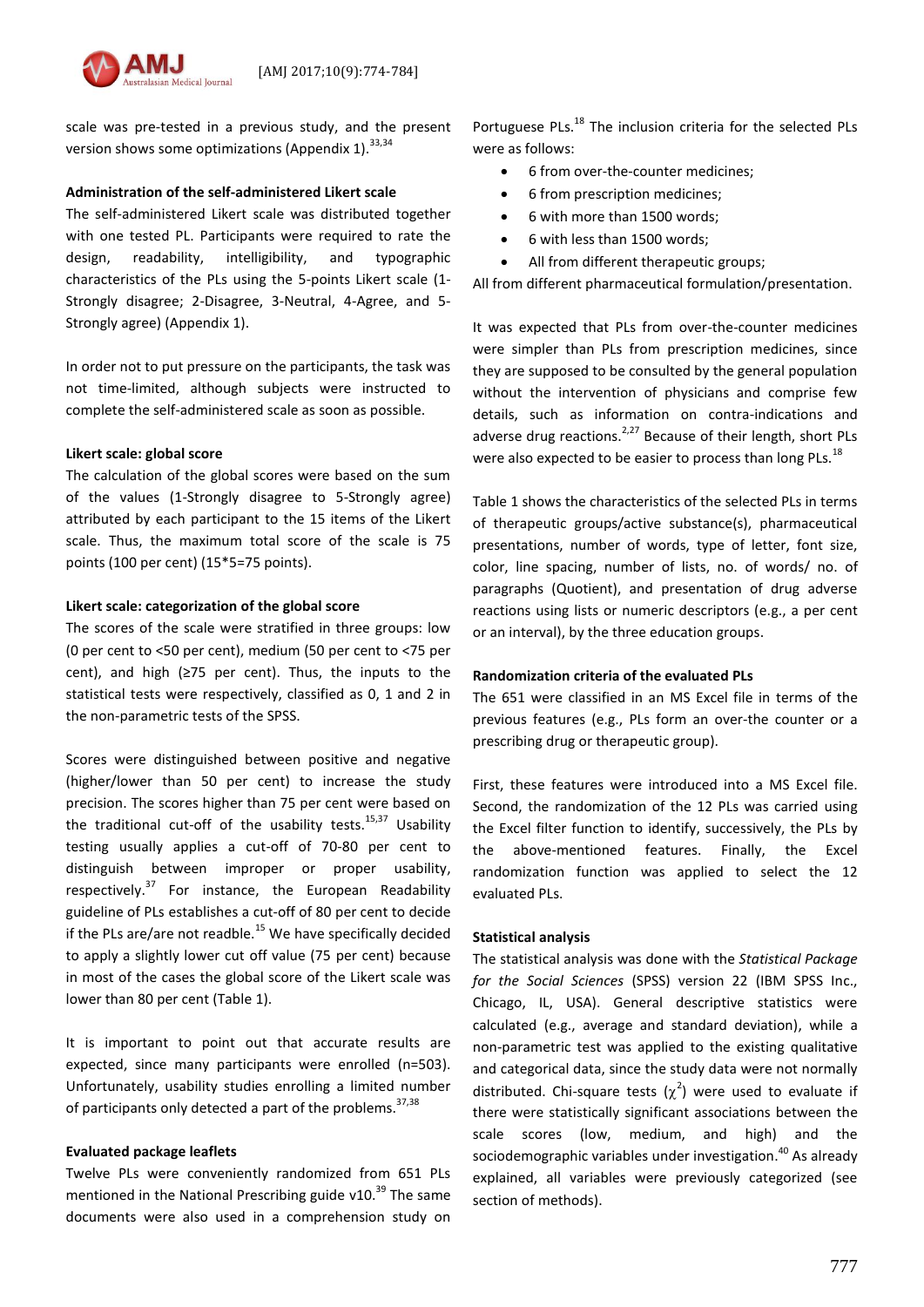

The tests were applied with a significant level of *p*<0.05 and a confidence interval (CI) of 95 per cent (Table 1 and 2). No data were excluded from the analysis.

## **Results**

The results of the three education groups per the characteristics of the PLs and the average scores of the Likert Scale are presented in Table 1. The distributions of the evaluated variables ( per cent) by the three strata of the scale (low, medium, and high) and the results from the inferential statistics ( $\chi^2$  and p-values) are presented in Table 2.

The global scores in the higher education group were clearly lower (69.2 per cent) than the global scores of the medium (and lower education groups (78.6 per cent and 78.5 per cent, respectively) (Table 1).

Among the variables studied, there were significant differences between the three classificatory strata of the scale (i.e., the global score: low, medium, and high) and education group, income level, frequency of taking medicines, and books reading habits. Overall, participants with more education, with better remuneration, taking less medicines, and reporting more reading habits show a more negative global opinion on the PLs evaluated (Table 2).

### **Likert scale: fifteen evaluated items**

Of the 15 items evaluated, 14 showed a median score of 4 (agree), and one (related to the color used in PLs) presented a median score of 5 (strongly agree). By contrast, the global average scores (± standard deviation) were lower than 4 in the following cases:

- Font size (3.4±1.7);
- Line spacing (3.8±1.3);
- Clarity of text (3.8±1.2);
- Number of sentences in each paragraph (3.9±1.2);
- Information on adverse drug reactions (3.9±1.5);
- Understanding of the medical terms (3.6±1.2);
- Clarity of the instructions to the patients (3.9±1.1);
- Use of abbreviations throughout the text (3.2±1.4);
- Repetition of the brand names of the medicine (3.9±1.1).

## **Consultation of PLs**

Only 8.1 per cent the participants have declared to never consult the PLs (22 with 1-6 years of schooling; 11 with 7-12 years of schooling; and 7 with more than 12 years of schooling), thus it is not likely that this variable (consultation of PLs) influenced subjects' opinion on PL.

### **Discussion**

Sociodemographic features were associated with subjects' opinion on PLs, which follows the results obtained in other previous studies.<sup>21,18</sup> This confirms that patients and potential users of medicines with different profiles should be involved in the design of PLs contributing to assure the development of intelligible PLs.<sup>15,16,33,41</sup> The development of tailored and more accessible information may result in better health decisions by medicine users, the reduction of literacy-related barriers, and the enhancement of patients' engagement with their treatments.<sup>6,13,14,30</sup>

### **Education and reading habits**

Higher education was negatively associated with participants' positive opinions on the PLs, while less educated population by contrast seemed not so critical regarding PLs presentation. This may result from the fact that more educated subjects are more likely to be efficient in analyzing PLs. Participants with higher education and social background may be more demanding in relation to the quality of PLs regarding their intelligibility. As expected, participants reporting more reading habits also had a negative opinion on PLs. $18,42$  By contrast, the less educated patients may be poorly equipped to evaluate PLs and this may further indicate that they need to be motivated to and trained in reading PLs. Overall, it seemed to exist an inverse correlation between level of education and level of satisfaction with design and format of PLs. Subjects' social and cultural differences may explain these differences.

Besides comprehension differences of health written materials between more and less educated/literate people,<sup>18,19</sup> it is known that a high literacy is also associated to lower mortality and morbidity and better treatment adherence. $14,43,44$  These facts reinforce the importance of considering patients' education/literacy during the development of health written materials. Also, health professional should assure that less literate patients, understand and use health written materials correctly.

### **Income**

Subjects that were less remunerated showed better opinion on PLs. This may be explained by the fact that poor population is also most frequently less educated.<sup>42</sup>

## **Frequency on taking medicines**

Higher frequency on taking medicines also contributed to a better opinion on PLs. This may be due the fact that these documents are more familiar to frequent users of medicines. Similar findings were also obtained in other studies. $21$ However, patients should be able to make good use of PLs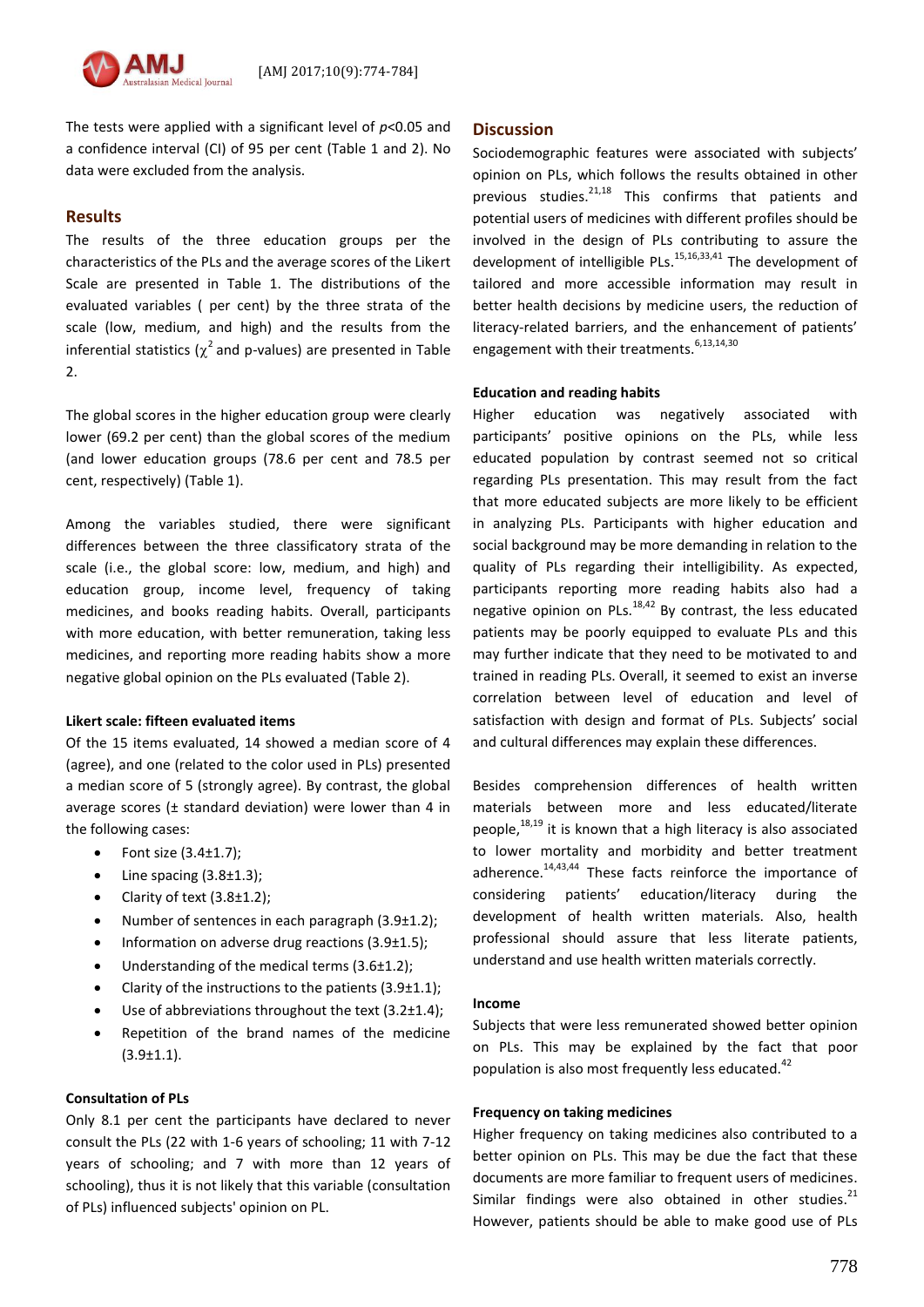

independently of how frequently they take medicines. These results may thus indicate that potential users of medicines would benefit from being trained on the consultation of PLs (e.g., at school). Health professionals may also be called to play a more active role in training patients and potential users of medicines.

### **Characteristics of the evaluated PLs: general aspects**

A product or service should be useful, efficient/effective, satisfying, learnable and accessible to its users, consequently satisfaction should be taken into consideration when evaluating PLs and performing usability and readability tests.<sup>22,37,45</sup> Thus, it seems that the tested PLs need to be optimized, since the participants were not fully satisfied with PLs and the recommendations of the European Readability Guideline<sup>15</sup> were not followed in many cases (e.g., font size and line spacing). In addition, it may be advisable to send the results of satisfaction tests to national medicine authorities when carrying out readability tests of PLs.

### **Tested PLs**

The tested PLs presented a small font size: only one showed a font size above 9, at odds with the European Readability Guideline.<sup>15</sup> The line spacing was also too straight and was not in line with the recommendations of the above cited guideline, which recommend 1.5 as a rule.<sup>15</sup> The use of color in PLs was rare, probably because of the higher production costs. Numeric descriptors to designate adverse drug reactions were usually not employed, which is also not in line with the recommendation of the QRD template of European Medicine Agency. $^1$  Usually, the characteristics of the tested PLs are divergent from the international recommendations, a global result also found in other studies analyzing larges samples of Portuguese PLs.<sup>20,39-41</sup>

### **Characteristics of the evaluated PLs: number of words**

Given shorter PLs (≤1500 words) are better understood<sup>18, 23</sup> and more satisfactory in accordance to the findings of the present study, it may be advisable to develop PLs with a limited number of words instead of long PLs.

### **Characteristics of the evaluated PLs: OTC**

Within the group of subjects with more than 12 years of schooling, the average satisfaction score was higher in the group of PLs from OTC medicines. Within the groups subjects with 0-6 and 7-12 years of schooling the PLs of OTC medicines also were better scored, except for the PL of the prescribing medicine Cefatrizine in the first group and the PL of the prescribing medicine Ofloxacin in the second group. This preference by PLs of OTC medicines may be due to the fact that they are potentially simpler and contain less

information. $27$  Other previous studies also support these findings.17,18,26,33

### **Limitations**

The sampled participants were not statistically representative of the general Portuguese population, since they were conveniently selected. Nevertheless, the sample size was much larger than the recommended size for PLs usability studies. The 15 evaluated items of the selfadministered Likert scale may have had a varying ponderation/influence on responses and therefore, future studies are recommended. The sampled PLs are also not necessarily representative of all Portuguese PLs population. Additionally, using different PLs also limits the comparison between education groups. Although not aimed in this study, using an identical package leaflet in all three groups would allow a more accurate comparison. Not assessing the reading habits on other sources of information (e.g., newspaper, internet, etc.) may also be a limitation. Finally, the socially desirable behavior may have influenced responses and explain some of the differences between the three education groups.

## **Suggestions for future studies and interventions**

- Opinion tests may also be administered to health professional when developing  $PLS^{10}$  since, physicians, pharmacists or nurses also consult PLs and there are studies demonstrating that different health professionals have dissimilar opinions on PLs. $^{17,33}$ 

- Ideally, opinion studies about each PL should be carried out. For instance, involving patients from different populations (e.g., diabetics or anti-hypertensive patients), since they may have discrepant opinions.

- Health professionals should implement procedures that ensure patients' understanding of health written documents, 42-44 given that subjects' positive opinion on PLs does not necessarily mean that the information in PLs is understood. 18

- Medicines users may need to be coached to adequately read PLs, and clarify their doubts with health professionals.

- Health literacy concerning reading and extracting information from PL may be included in compulsory school curricula, empowering the general population to look after their own health problems in daily practice. $45-47$ 

- Social media may be developed towards patients' education on health written materials, such as PLs.<sup>48</sup>

- The self-administered Likert Scale may be used with other additional tools/tests to investigate subjects' opinion on PLs (e.g., eye-tracking studies).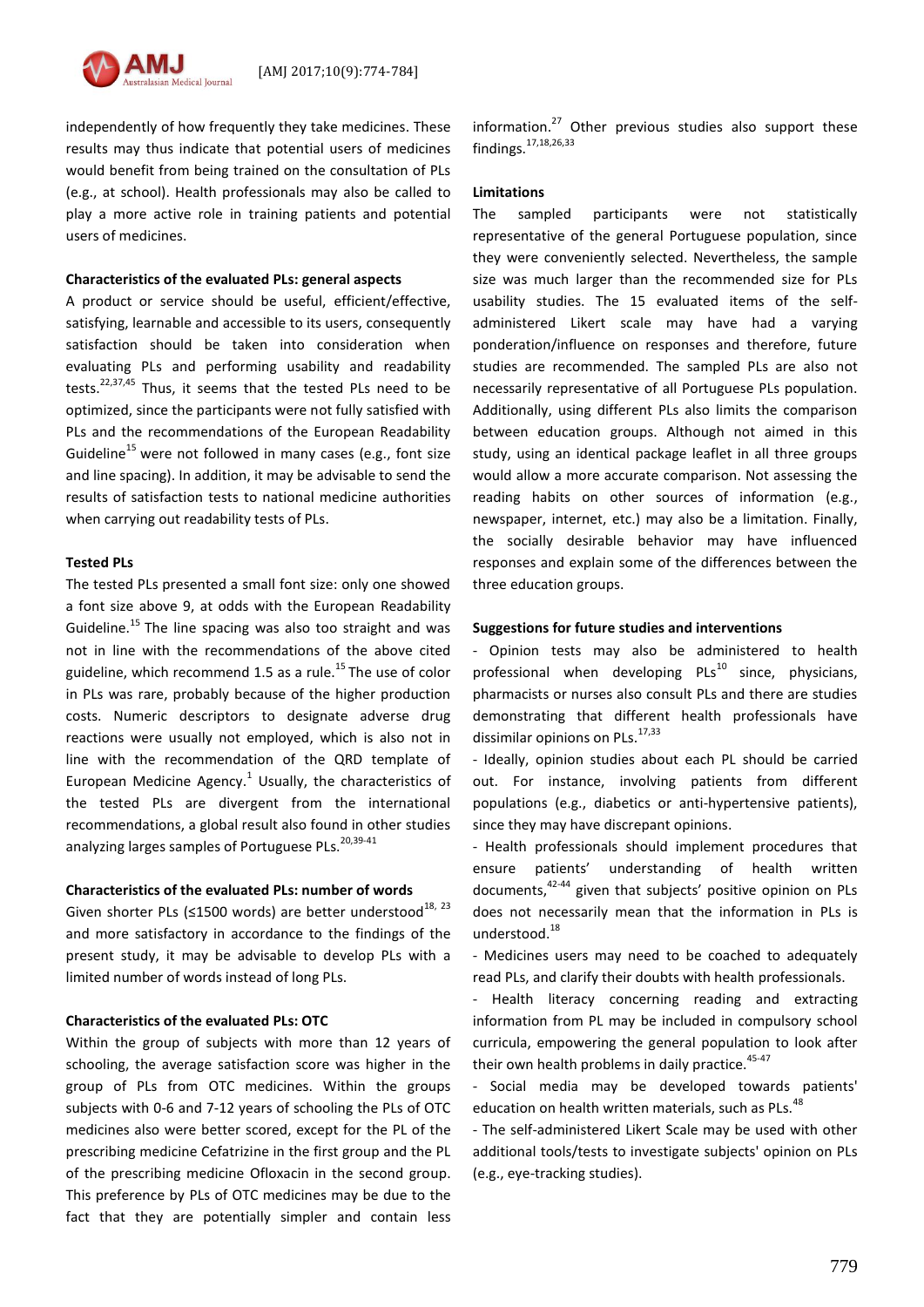

## **Conclusion**

Sociodemographic features were relevant to better understand the opinion of potential users of medicines on PLs. Lower education, lower income, reduced reading habits, and a higher frequency of taking medicines positively influenced the opinion of participants concerning PLs. These results may be related to the fact that lower social status population have generally less education, while a higher frequency of medicines usage favors subjects' exposure to PLs, which become more familiar to them. Sociodemographic characteristics seem therefore to be relevant when developing PLs, as well as when educating patients in healthcare daily practice. Results suggest the introduction in compulsory school curricula of selfcare and health-related education, including skills to explore PLs information, thus progressively reaching the general population.

## **References**

- 1. European Medicine Agency. Product-information templates: Quality Review of Documents human product-information annotated template (English) version10 for centralised procedures and version 4 for MRP, DCP and referral, published 02/2016http://www.ema.europa.eu/ema/index.jsp?curl =pages/regulation/document\_listing/document\_listing\_0 00134.jsp. 2016.
- 2. European Commission. Directive 2001/83/EC Community code on medicinal products. [http://ec.europa.eu/health//sites/health/files/files/eudr](http://ec.europa.eu/health/sites/health/files/files/eudralex/vol-1/dir_2001_83_consol_2012/dir_2001_83_cons_2012_en.pdf) [alex/vol-](http://ec.europa.eu/health/sites/health/files/files/eudralex/vol-1/dir_2001_83_consol_2012/dir_2001_83_cons_2012_en.pdf)[1/dir\\_2001\\_83\\_consol\\_2012/dir\\_2001\\_83\\_cons\\_2012\\_e](http://ec.europa.eu/health/sites/health/files/files/eudralex/vol-1/dir_2001_83_consol_2012/dir_2001_83_cons_2012_en.pdf)

[n.pdf](http://ec.europa.eu/health/sites/health/files/files/eudralex/vol-1/dir_2001_83_consol_2012/dir_2001_83_cons_2012_en.pdf) (accessed 02.07.17).

- 3. Maat HP, Lentz L, Raynor D. How to Test Mandatory Text Templates: The European Patient Information Leaflet. PLoS One. 2015;10(10):e0139250.
- 4. Nathan JP, Zerilli T, Cicero LA, et al. Patients' use and perception of medication information leaflets. Ann Pharmacother. 2007;41(5):777–82.
- 5. Kravitz R, Bell RA. Media, message, and medication: strategies to reconcile what patients hear, what they want, and what they need from medication. BMC Med Inform Decis Mak. 2013;13(3):S5.
- 6. Hamrosi K, Raynor D, Aslani P. Pharmacist and general practitioner ambivalence about providing written medicine information to patients. A qualitative study. Res Social Adm Pharm. 2013;9:517–530.
- 7. Nicolson DJ, Knapp P, Raynor DK, et al. Written information about individual medicines for consumers (Review). Cochrane Database Syst Rev. 2009;2, CD002104. doi: 10.1002/14651858.CD002104.pub3.
- 8. Hamrosi KK, Raynor DK, Aslani P. Pharmacist, general practitioner and consumer use of written medicine information in Australia: are they on the same page? Res Social Adm Pharm. 2014;10:656–68.
- 9. Kenny T, Wilson RG, Purves IN, et al. A PIL for every ill? Fam Pract. 1998;15:471–9.
- 10. Vromans L, Doyle G, Petak-Opel S, et al. Shaping medicinal product information: a before and after study exploring physicians' perspective on the summary of product characteristics. BMJ Open. 2013;3:e003033.
- 11.Johnson MW, Mitch WE, Sherwood J, et al. The impact of a drug information sheet on the understanding and attitude of patients about drugs. J Am Med Assoc. 1986;256(19):2722–24.
- 12. Dickinson R, Hamrosi K, Knapp P, et al. Suits you? A qualitative study exploring preferences regarding the tailoring of consumer medicines information. In J Pharm Pract. 2013;21(4):207–215.
- 13. Hibbard JH. Patient activation and the use of information to support informed health decisions. Patient Educ Couns. 2017;100(1):5–7.
- 14. Batterham RW, Hawkin M, Collins PA, et al. Health literacy: applying current concepts to improve health services and reduce health inequalities. Public Health. 2016;13:3–12.
- 15. European Commission. Guideline on the readability of the labelling and package leaflet of medicinal products for human use. Brussels: EC; 2009. http://ec. [http://ec.europa.eu/health/sites/health/files/files/eudral](http://ec.europa.eu/health/sites/health/files/files/eudralex/vol-2/c/2009_01_12_readability_guideline_final_en.pdf) [ex/vol-](http://ec.europa.eu/health/sites/health/files/files/eudralex/vol-2/c/2009_01_12_readability_guideline_final_en.pdf)

[2/c/2009\\_01\\_12\\_readability\\_guideline\\_final\\_en.pdf](http://ec.europa.eu/health/sites/health/files/files/eudralex/vol-2/c/2009_01_12_readability_guideline_final_en.pdf) (accessed 02.07.17).

- 16. Maat HP, Lentz L. Improving the usability of patient information leaflets. Patient Educ Couns. 2010;80:113– 119.
- 17. Cerdá JCM, Rodríguez MAP, Azarola AR, et al. Mejora de la información sanitaria contenida en los prospectos de los medicamentos: expectativas de pacientes y de professionales sanitarios. Aten Primaria. 2010;42(1):22– 27.
- 18. Pires C, Vigário M, Cavaco A. Factors influencing comprehension of medicines package inserts: A readability study. International journal of clinical pharmacy. 2016. doi:10.1007/s11096-016-0305-6.
- 19. Shiffman S, Gerlach KK, Sembower MA, et al. Consumer understanding of prescription drug information: an illustration using an antidepressant medication. Ann Pharmacother. 2011;45(4):452–8. doi: 10.1345/aph.1P477. Epub 2011 Mar 22.
- 20. Pires C, Vigario M, Martins F, et al. Abbreviations and symbols in a large sample of medicinal package leaflets: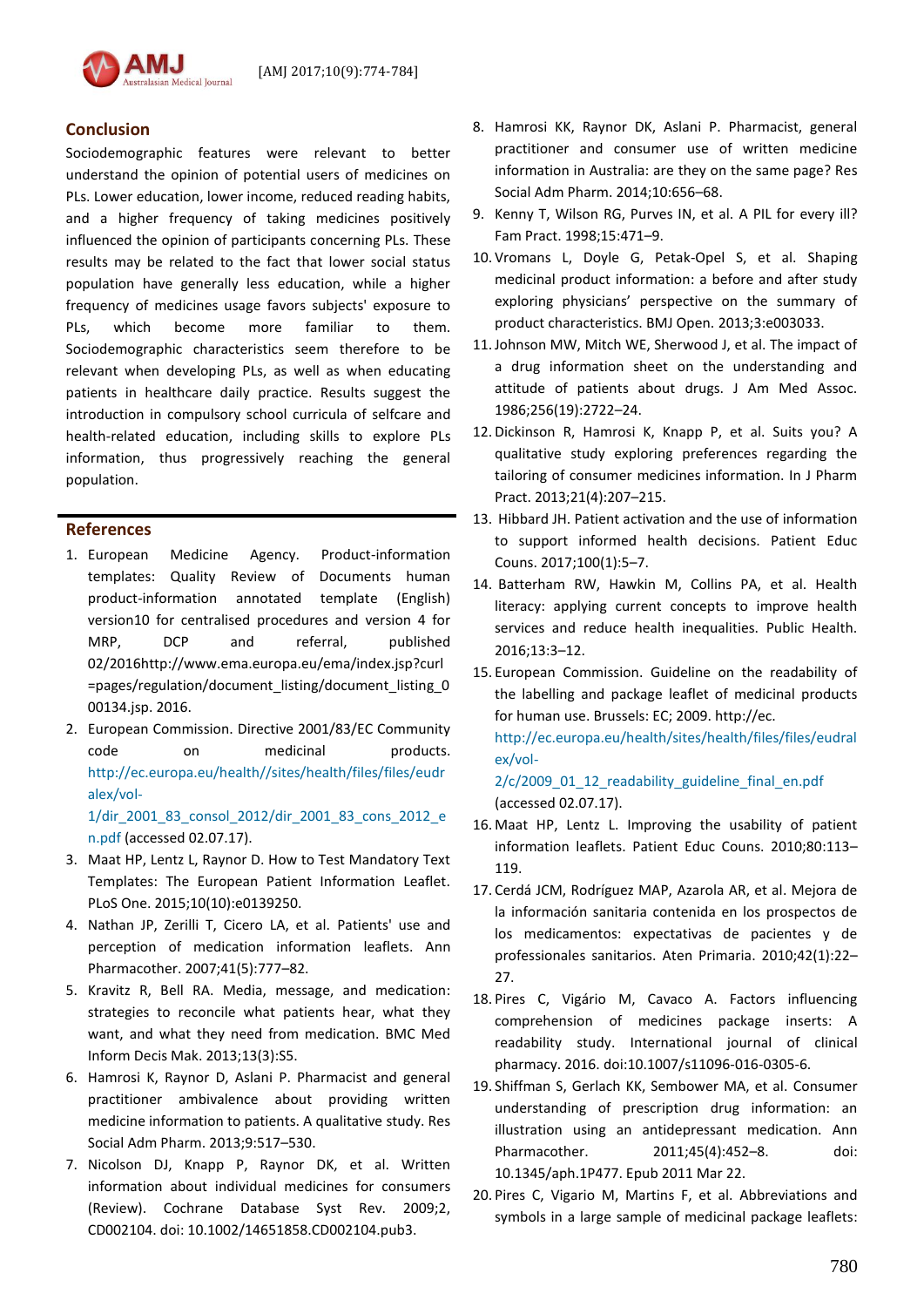

automatic detection and comprehension assessment. Procedia Computer Science. 2015;64:683–690.

- 21. Koo MM, Krass I, Aslani P. Patient Characteristics Influencing Evaluation of Written Medicine Information: Lessons for Patient Education. Ann Pharmacother. 2005;39:1434–1440.
- 22. Pires C, Vigário M, Cavaco A. Readability of medicinal package leaflets: a systematic review. Rev Saude Publica. 2015;49:4.
- 23. Fuchs J. The Way Forward in Package Insert User Tests From a CRO's Perspective. Drug Information J. 2010;44(2):119–129.
- 24. Fuchs J, Hippius M. Inappropriate dosage instructions in package inserts.Patient Educ Couns. 2007;67(1-2):157– 68.
- 25. Wolf A, Fuchs J, Schweim H. Readability of the European QRD Template - The European QRD template version 8 in comparison to its predecessor and a shorter model template. Pharm Ind. 2014;76(8):1312–1322.
- 26. Al-Ramahi R, Zaid A, Kettana N, et al. Attitudes of consumers and healthcare professionals towards the patient package inserts - a study in Palestine. Pharm Pract (Granada). 2012;10(1):57–63.
- 27. Tong V, Raynor DK, Aslani P. Design and comprehensibility of over-the-counter product labels and leaflets: a narrative review. Int J Clin Pharmacy. 2014;36:865–872.
- 28. Feng Y, Xie W. Digital Divide 2.0: The Role of Social Networking Sites in Seeking Health Information Online From a Longitudinal Perspective. J Health Commun. 2015;20(1):60–8.
- 29. Chinn D. Critical health literacy: A review and critical analysis. Soc Sci Med. 2011;73(1):60–7.
- 30. McCormacka, Thomas V, Lewisa M, et al. Improving low health literacy and patient engagement: A social ecological approach. Patient Educ Couns. 2017;100(1):8– 13.
- 31. van der Heide I, Wang J, Droomers M, et al. The relationship between health, education, and health literacy: results from the Dutch Adult Literacy and Life Skills Survey. J Health Commun. 2013;18:172–84.
- 32. Krejcie RV, Morgan DW. Determining sample size for research activities. Educ Psychol Meas. 1970;30:607–10.
- 33. Pires CM, Cavaco AM. Exploring the perspectives of potential consumers and healthcare professionals on the readability of a package insert: a case study of an overthe-counter medicine. Eur J Clin Pharmacol. 2014;70(5):583–8.
- 34. Moult B, Franck LS, Brady H. Ensuring quality information for patients: development and preliminary validation of a

new instrument to improve the quality of written health care information. Health Expect. 2004;7(2):165–75.

- 35. Passmore C, Dobbie AE, Parchman M, et al. Guidelines for constructing a survey. Fam Med. 2002;34:281–6.
- 36. Brown MT, Bussell JK. Medication Adherence: WHO Cares? Mayo Clinic Proceedings. 2011;86(4):304–314. doi:10.4065/mcp.2010.0575.
- 37. Rubin J, Chisnell D, Spool J. Handbook of Usability Testing: How to Plan, Design, and Conduct Effective Tests, Second Edition, Wiley Publishing Inc., Indianapolis, 2008. ISBN: 978-0-470-18548-3.
- 38.Nielsen J, Landauer TK. A mathematical model of the finding of usability problems. Proceedings of ACM INTERCHI'93. 1993;206–213.
- 39. Pires C, Vigário M, Cavaco A. Package inserts of the most consumed medicines in Portugal: safety and regulatory compliance issues. A descriptive study. Sao Paulo Med J. 2015;133(2):91–100.
- 40. Mchugh ML. The Chi-square test of independence. Biochemia medica. 2013;23:143–149.
- 41. Pires C, Vigario M, Cavaco A. Graphical content of medicinal package inserts: an exploratory study to evaluate potential legibility issues. Health Info Libr J. 2016;33(2):121–39.
- 42. Ana B, Rosa A, Costa AF, et al. A Literacia em Portugal: Resultados de uma Pesquisa Extensiva e Monográfica. [Literacy in Portugal: results of an extensive research and monograph]. Lisboa: Fundação Calouste Gulbenkian e Conselho Nacional de Educação, 1996;27-119. ISBN 972- 31-0713-9.
- 43. Miller T. Health literacy and adherence to medical treatment in chronic and acute illness: A meta-analysis. Patient Educ Couns. 2016;99:1079–1086.
- 44. Shankar PR, Dubey AK, Balasubramanium R, Dwivedi NR. Student attitude towards communication skills learning in a Caribbean medical school. AMJ. 2013;6(9)466–475. http//dx.doi.org/10.4066/AMJ.2013.1838.
- 45. Raynor DK, Blenkinsopp A, Knapp P, et al. A systematic review of quantitative and qualitative research on the role and effectiveness of written information available to patients about individual medicines. Health Technol Assess. 2007;11(5):1–160.
- 46. Abou Elnour A, Dunbar JA, Ford D, Dawda P. General practices' perspectives on Medicare Locals' performance are critical lessons for the success of Primary Health Networks. AMJ. 2015;8(10):320–324. http://dx.doi.org/10.4066/AMJ.2015.2508.
- 47. Dixon-Woods M. Writing wrongs? An analysis of published discourses about the use of patient information leaflets. Soc Sci Med. 2001;52(9).
- 48.Noble D, McDonagh D. Social media and the future of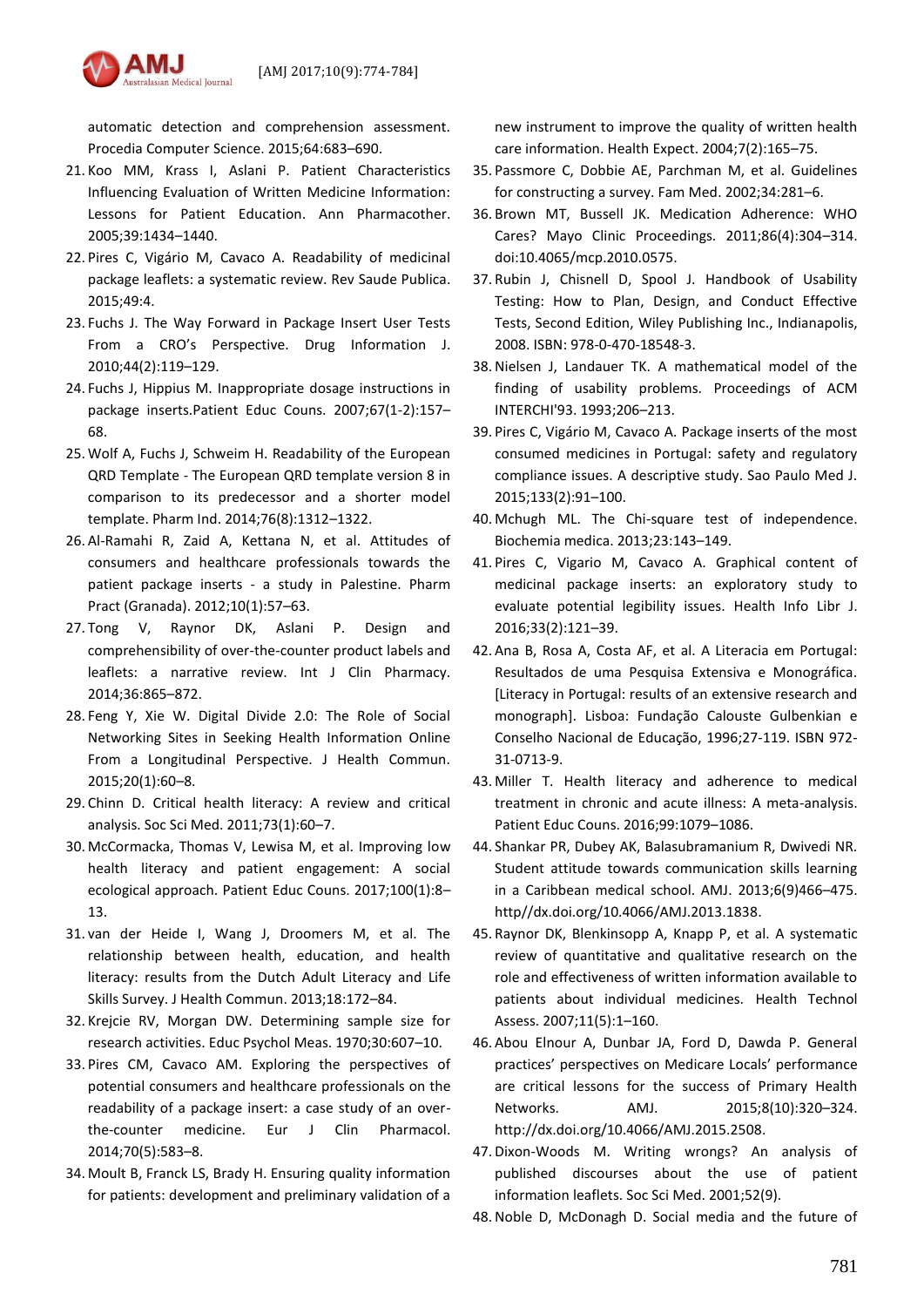

medicine. AMJ. 2014;7(10):423–426. http//dx.doi.org/10.4066/AMJ.2014.2230.

## **ACKNOWLEDGEMENTS**

Foundation for Science and Technology (FCT), Portugal.

# **PEER REVIEW**

Not commissioned. Externally peer reviewed.

# **CONFLICTS OF INTEREST**

The authors declare that they have no competing interests.

# **FUNDING**

This research was partially funded by SFRH/BD/76531/2011, PEst-OE/LIN/UI0214/2013, UID/LIN/00214/2013, UID/DTP/04138/2013, Foundation for Science and Technology (FCT), which is the public foundation to supporting Science in Portugal.

# **ETHICS APPROVAL**

The study was performed in accordance with the good research practices of the School of Arts and Humanities, University of Lisbon. The participants did not receive any incentive or any other form of compensation, and they were free not to participate in or to abandon the study at any time. All data were anonymous and confidential. In the tested PLs, the original names of the medicines were replaced by invented brand names, and the laboratory and manufacturing names were erased with a blank filler to assure the concealment of the medicine brands.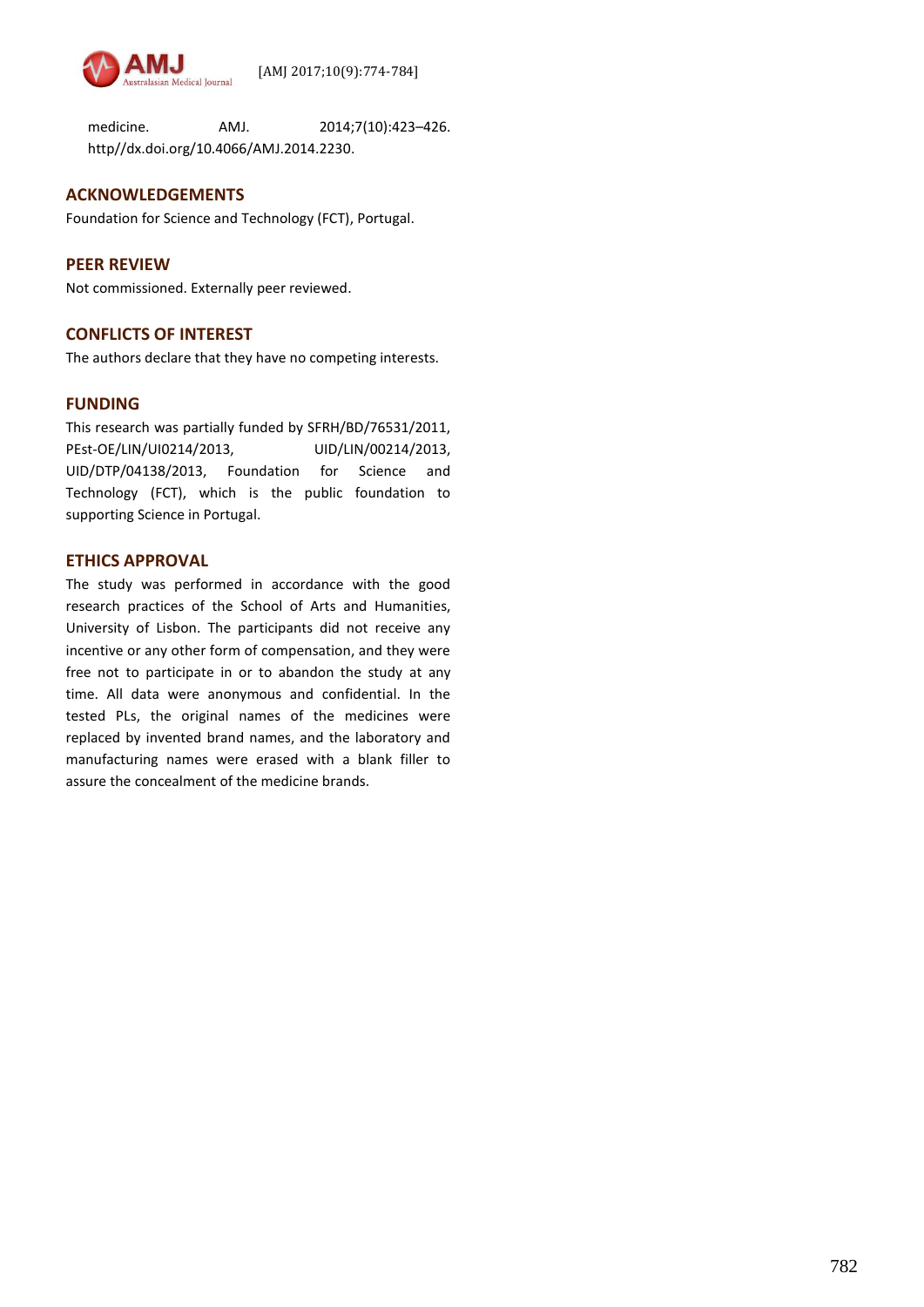

# **Table 1: Characteristics of the PLs and average scores of the Likert Scale per the three education groups**

| <b>Characteristics of the selected PLs</b>                   |                                                                         |                                        |            |                   |                          |                |        |                 | <b>Adverse Drug Reactions</b> |           | <b>Likert Scale</b><br>(Global scores) |                                        |                 |      |
|--------------------------------------------------------------|-------------------------------------------------------------------------|----------------------------------------|------------|-------------------|--------------------------|----------------|--------|-----------------|-------------------------------|-----------|----------------------------------------|----------------------------------------|-----------------|------|
| <b>Education</b><br><b>Groups</b><br>(years of<br>schooling) | Therapeutic groups/ Active<br>substance(s)                              | <b>Pharmaceutical</b><br>presentations | OTC/PM     | $N2$ of<br>wordsb | <b>Type of</b><br>letter | Font<br>size   | Colour | Line<br>spacing | N.9<br>of<br>Lists            | Ouotient* | <b>Using</b><br><b>Lists</b>           | <b>Using</b><br>numeric<br>descriptors | Average         | SD   |
| $0-6$                                                        | Drugs altering gut motility<br>(Gelatin + Glycerol)                     | Rectal gel                             | <b>OTC</b> | 966<br>(≤1500)    | Arial                    | $\overline{7}$ | No     | $\leq 1$ pt     | $\mathbf{1}$                  | 64        | No                                     | No                                     | 59.5<br>(79.3%) | 11.1 |
|                                                              | Topical products for hair loss<br>(Minoxidil)                           | Solution                               | <b>OTC</b> | 2220<br>( > 1500) | Arial                    | 8              | No     | $\leq 1$ pt     | 6                             | 41        | Yes                                    | No                                     | 60.2<br>(80.3%) | 9.7  |
|                                                              | Antibacterial drugs<br>(Cefatrizine)                                    | Oral suspension<br>powder              | <b>PM</b>  | 1465<br>(≤1500)   | Arial                    | 8              | No     | $\leq 1$ pt     | 5                             | 38        | No                                     | <b>No</b>                              | 56.3<br>(75.1%) | 11.5 |
|                                                              | Antiasthmatics (Ipratropium<br>bromide)                                 | Aerosol                                | <b>PM</b>  | 1683<br>( > 1500) | Arial                    | 8              | No     | $>1$ pt         | 8                             | 44        | Yes                                    | No                                     | 59.6<br>(79.5%) | 12.3 |
| Total                                                        |                                                                         |                                        |            |                   |                          |                |        |                 |                               |           |                                        |                                        | 58.9<br>(78.5%) | 11.2 |
| 07-Dec                                                       | Vaginal disinfectant (Povidone-<br>iodine <sup>ª</sup> )                | Solution                               | <b>OTC</b> | 1075<br>(≤1500)   | Arial                    | 6              | No     | $\leq 1$ pt     | $\mathbf{1}$                  | 37        | No                                     | No                                     | 57.5<br>(76.7%) | 7.8  |
|                                                              | Nasal decongestants<br>(Oxymetazoline)                                  | Nasal spray                            | OTC        | 1714<br>( > 1500) | Arial                    | 8              | Yes    | $\leq 1$ pt     | 6                             | 30        | <b>No</b>                              | Yes                                    | 60.7<br>(80.9%) | 13.2 |
|                                                              | Topical antibacterial (Ofloxacin)                                       | Ophthalmic<br>drops                    | PM         | 1345<br>(≤1500)   | Other**                  | 8              | No     | $\leq 1$ pt     | 5                             | 45        | Yes                                    | No                                     | 62.5<br>(83.3%) | 10.7 |
|                                                              | Antidepressive (Clomipramine)                                           | <b>Tablets</b>                         | PM         | 2346<br>( > 1500) | Arial                    | 10             | No     | $\leq 1$ pt     | 4                             | 96        | <b>No</b>                              | No                                     | 54.5<br>(72.6%) | 16   |
| Total                                                        |                                                                         |                                        |            |                   |                          |                |        |                 |                               |           |                                        |                                        | 59<br>(78.6%)   | 12.6 |
| >12                                                          | Anti-ulcerous (Choline<br>salicylate)                                   | Oral gel                               | OTC        | 924<br>(≤1500)    | Arial                    | 6              | No     | $\leq 1$ pt     | $\mathbf{1}$                  | 154       | No                                     | No                                     | 57.0<br>(76%)   | 7.8  |
|                                                              | Analgesic and antipyretics<br>(Acetylsalicylic acid + Ascorbic<br>acid) | Effervescent<br>tablets                | <b>OTC</b> | 2346<br>( > 1500) | Arial                    | 7              | Yes    | $\leq 1$ pt     | 8                             | 76        | Yes                                    | No                                     | 54.0<br>(72%)   | 10.2 |
|                                                              | Topical corticosteroids<br>(Dexamethasone + Neomycin)                   | Optical drops                          | PM         | 3487<br>(≤1500)   | Arial                    | 8              | No     | $\leq 1$ pt     | 3                             | 42        | No                                     | <b>No</b>                              | 50.3<br>(67.1%) | 10.4 |
|                                                              | Corticosteroids<br>(Methylprednisolone +<br>Lidocaine)                  | Parenteral<br>injection                | PM         | >1500             | Arial                    | $\overline{7}$ | No     | $\leq 1$ pt     | 4                             | 77        | Yes                                    | No                                     | 46.1<br>(61.4%) | 11.8 |
| Total                                                        |                                                                         |                                        |            |                   |                          |                |        |                 |                               |           |                                        |                                        | 51.9<br>(69.2%) | 10.9 |